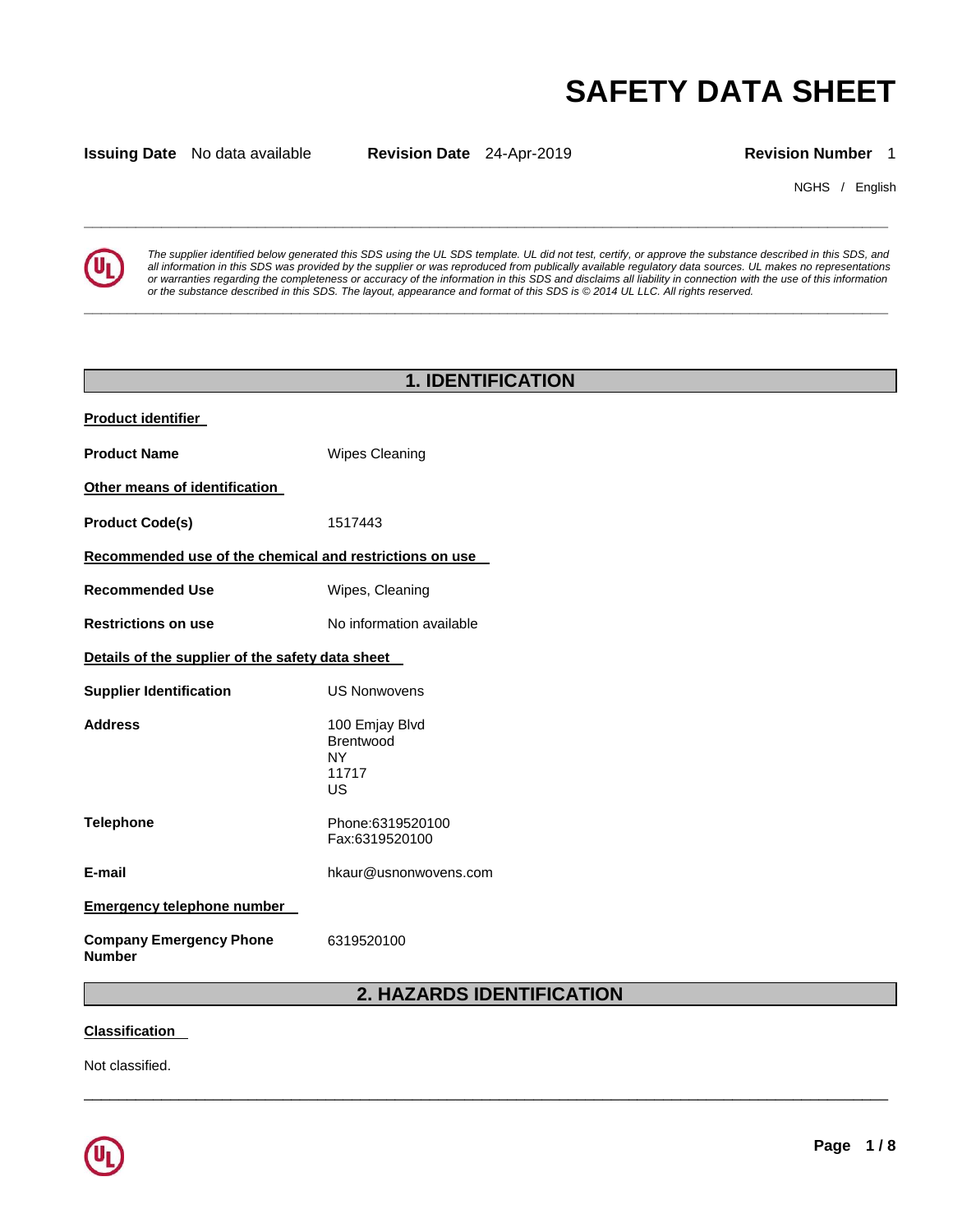The product contains no substances which at their given concentration, are considered to be hazardous to health

\_\_\_\_\_\_\_\_\_\_\_\_\_\_\_\_\_\_\_\_\_\_\_\_\_\_\_\_\_\_\_\_\_\_\_\_\_\_\_\_\_\_\_\_\_\_\_\_\_\_\_\_\_\_\_\_\_\_\_\_\_\_\_\_\_\_\_\_\_\_\_\_\_\_\_\_\_\_\_\_\_\_\_\_\_\_\_\_\_\_\_\_\_

**Appearance** White **Physical state** Pre-Moistened Towelette (no free liquids) Solid

**Odor** Fragranced

**GHS Label elements, including precautionary statements** 

**Hazard statements** 

Not classified.

**Other information** 

**Unknown acute toxicity** 2.2 % of the mixture consists of ingredient(s) of unknown toxicity

2.2 % of the mixture consists of ingredient(s) of unknown acute oral toxicity

2.2 % of the mixture consists of ingredient(s) of unknown acute dermal toxicity

2.2 % of the mixture consists of ingredient(s) of unknown acute inhalation toxicity (gas)

2.2 % of the mixture consists of ingredient(s) of unknown acute inhalation toxicity (vapor)

2.2 % of the mixture consists of ingredient(s) of unknown acute inhalation toxicity (dust/mist)

## **3. COMPOSITION/INFORMATION ON INGREDIENTS**

#### **Substance**

Not applicable.

#### **Mixture**

The product contains no substances which at their given concentration, are considered to be hazardous to health.

# **4. FIRST AID MEASURES**

| <b>First aid measures</b>                                   |                                                                                                                         |  |
|-------------------------------------------------------------|-------------------------------------------------------------------------------------------------------------------------|--|
| <b>Inhalation</b>                                           | Remove to fresh air.                                                                                                    |  |
| Eye contact                                                 | Rinse thoroughly with plenty of water for at least 15 minutes, lifting lower and upper eyelids.<br>Consult a physician. |  |
| <b>Skin contact</b>                                         | Wash skin with soap and water.                                                                                          |  |
| Ingestion                                                   | Clean mouth with water and drink afterwards plenty of water.                                                            |  |
| Most important symptoms and effects, both acute and delayed |                                                                                                                         |  |
| <b>Symptoms</b>                                             | No information available.                                                                                               |  |

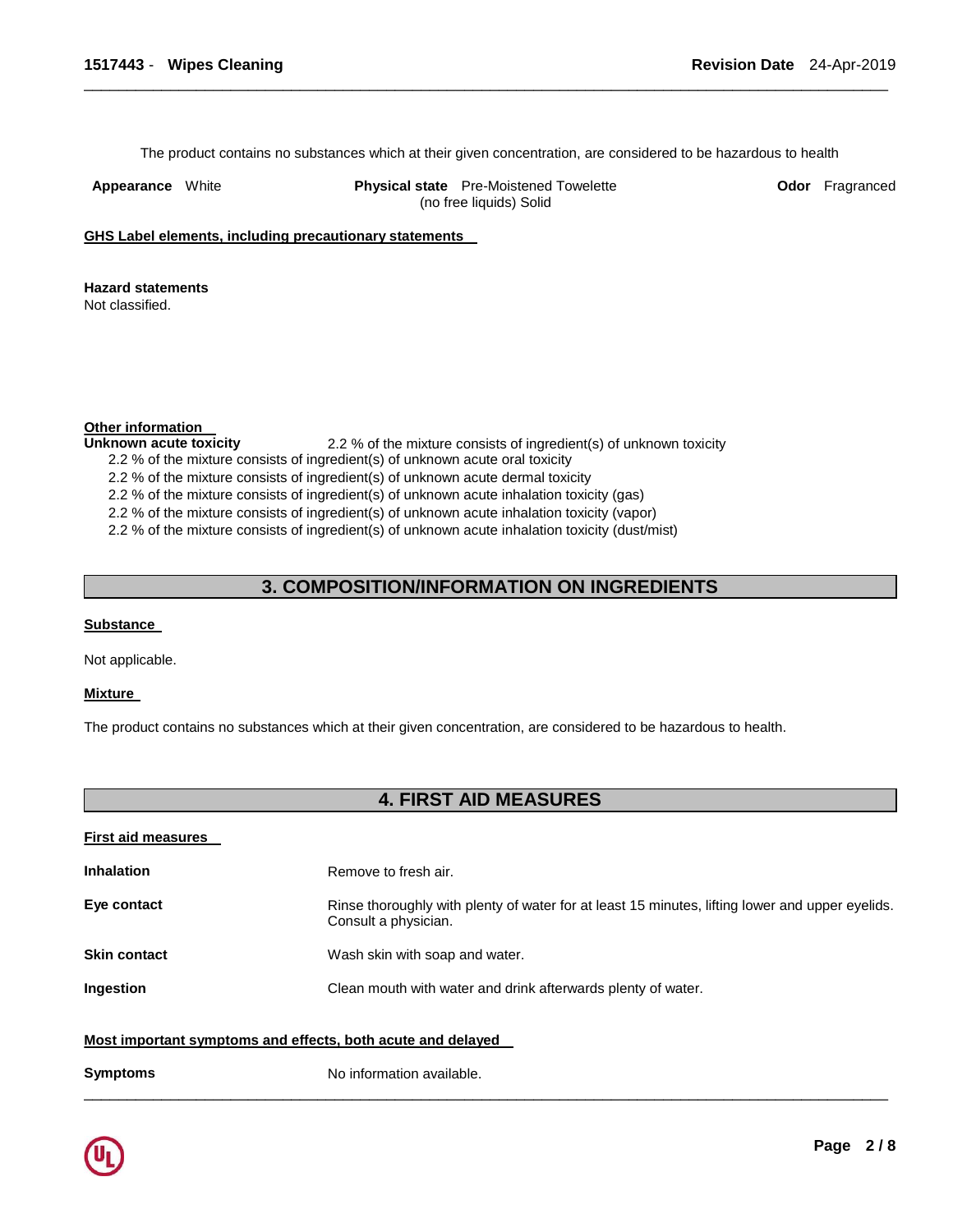#### **Indication of any immediate medical attention and special treatment needed**

**Note to physicians Treat symptomatically.** 

# **5. FIRE-FIGHTING MEASURES Suitable Extinguishing Media** Use extinguishing measures that are appropriate to local circumstances and the surrounding environment. **Large Fire CAUTION: Use of water spray when fighting fire may be inefficient. Unsuitable extinguishing media** Do not scatter spilled material with high pressure water streams. **Specific hazards arising from the chemical**  No information available. **Hazardous Combustion Products** Carbon oxides. **Explosion Data Sensitivity to Mechanical Impact** None. **Sensitivity to Static Discharge None. Special protective equipment for fire-fighters**  Firefighters should wear self-contained breathing apparatus and full firefighting turnout gear. Use personal protection equipment.

\_\_\_\_\_\_\_\_\_\_\_\_\_\_\_\_\_\_\_\_\_\_\_\_\_\_\_\_\_\_\_\_\_\_\_\_\_\_\_\_\_\_\_\_\_\_\_\_\_\_\_\_\_\_\_\_\_\_\_\_\_\_\_\_\_\_\_\_\_\_\_\_\_\_\_\_\_\_\_\_\_\_\_\_\_\_\_\_\_\_\_\_\_

### **6. ACCIDENTAL RELEASE MEASURES**

**Personal precautions, protective equipment and emergency procedures** 

| <b>Personal precautions</b> | Avoid contact with eyes. |
|-----------------------------|--------------------------|
|-----------------------------|--------------------------|

**Methods and material for containment and cleaning up** 

**Methods for containment** Prevent further leakage or spillage if safe to do so.

**Methods for cleaning up example 20 Pick up and transfer to properly labeled containers.** 

# **7. HANDLING AND STORAGE**

\_\_\_\_\_\_\_\_\_\_\_\_\_\_\_\_\_\_\_\_\_\_\_\_\_\_\_\_\_\_\_\_\_\_\_\_\_\_\_\_\_\_\_\_\_\_\_\_\_\_\_\_\_\_\_\_\_\_\_\_\_\_\_\_\_\_\_\_\_\_\_\_\_\_\_\_\_\_\_\_\_\_\_\_\_\_\_\_\_\_\_\_\_

# **Precautions for safe handling Advice on safe handling** Handle in accordance with good industrial hygiene and safety practice. **Conditions for safe storage, including any incompatibilities Storage Conditions Keep containers tightly closed in a dry, cool and well-ventilated place.**

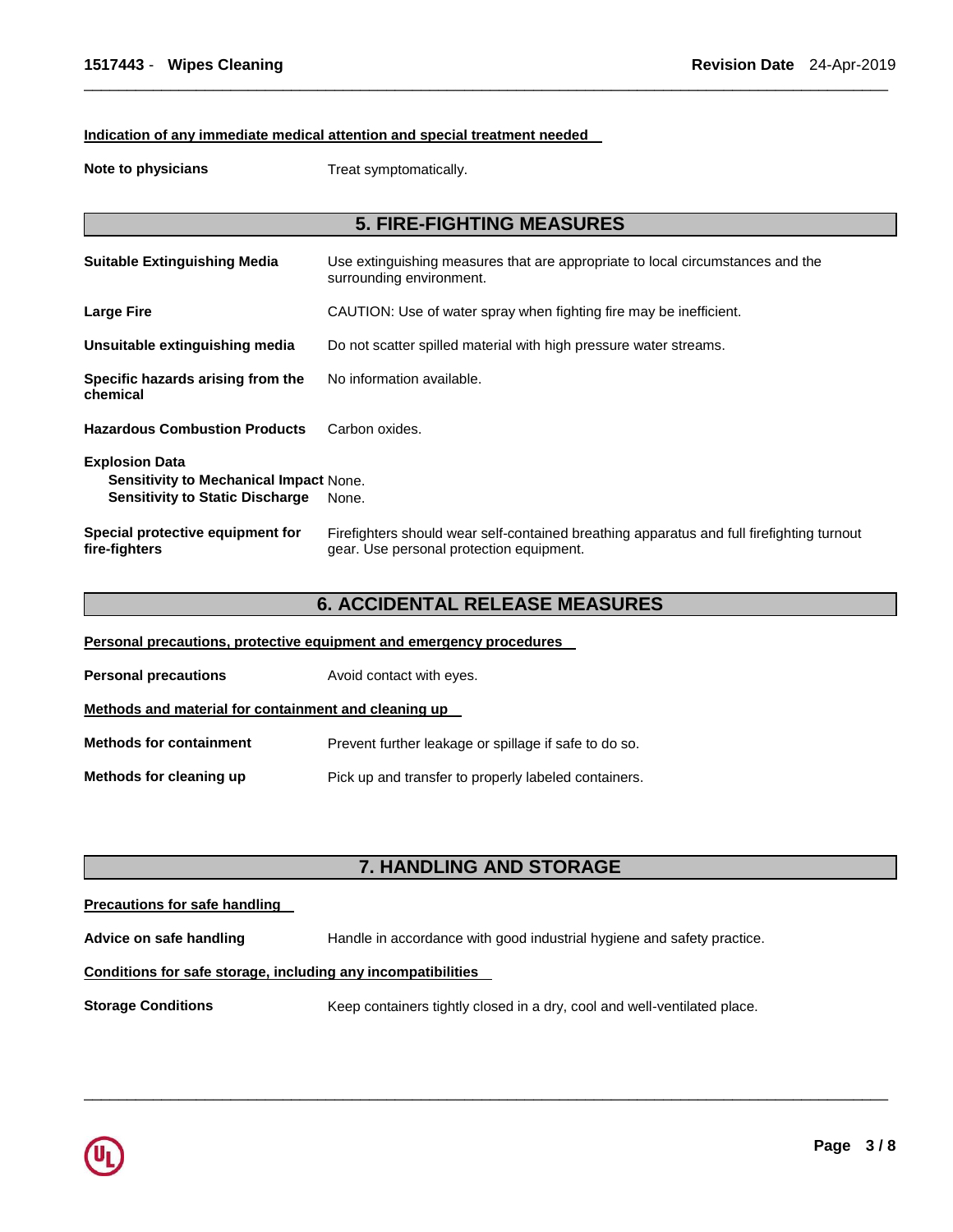### **8. EXPOSURE CONTROLS/PERSONAL PROTECTION**

\_\_\_\_\_\_\_\_\_\_\_\_\_\_\_\_\_\_\_\_\_\_\_\_\_\_\_\_\_\_\_\_\_\_\_\_\_\_\_\_\_\_\_\_\_\_\_\_\_\_\_\_\_\_\_\_\_\_\_\_\_\_\_\_\_\_\_\_\_\_\_\_\_\_\_\_\_\_\_\_\_\_\_\_\_\_\_\_\_\_\_\_\_

#### **Control parameters**

**Exposure Limits** This product, as supplied, does not contain any hazardous materials with occupational exposure limits established by the region specific regulatory bodies.

#### **Appropriate engineering controls**

| <b>Engineering controls</b> | Showers              |
|-----------------------------|----------------------|
|                             | Eyewash stations     |
|                             | Ventilation systems. |

#### **Individual protection measures, such as personal protective equipment**

| <b>Eye/face protection</b>            | No special protective equipment required.                                                                                                                                   |
|---------------------------------------|-----------------------------------------------------------------------------------------------------------------------------------------------------------------------------|
| Skin and body protection              | No special protective equipment required.                                                                                                                                   |
| <b>Respiratory protection</b>         | No protective equipment is needed under normal use conditions. If exposure limits are<br>exceeded or irritation is experienced, ventilation and evacuation may be required. |
| <b>General hygiene considerations</b> | Handle in accordance with good industrial hygiene and safety practice.                                                                                                      |

# **9. PHYSICAL AND CHEMICAL PROPERTIES**

Pre-Moistened Towelette (no free liquids); Solid

\_\_\_\_\_\_\_\_\_\_\_\_\_\_\_\_\_\_\_\_\_\_\_\_\_\_\_\_\_\_\_\_\_\_\_\_\_\_\_\_\_\_\_\_\_\_\_\_\_\_\_\_\_\_\_\_\_\_\_\_\_\_\_\_\_\_\_\_\_\_\_\_\_\_\_\_\_\_\_\_\_\_\_\_\_\_\_\_\_\_\_\_\_

# **Physical and Chemical Properties**

| Appearance                              | White                    |                       |
|-----------------------------------------|--------------------------|-----------------------|
| Odor                                    | Fragranced               |                       |
| Color                                   | No information available |                       |
| <b>Odor Threshold</b>                   | Not applicable           |                       |
|                                         |                          |                       |
| <b>Property</b>                         | <b>Values</b>            | <b>Remarks Method</b> |
| рH                                      | No data available        | None known            |
| <b>Melting / freezing point</b>         | No data available        | None known            |
| Boiling point / boiling range           | No data available        | None known            |
| <b>Flash Point</b>                      | No data available        | None known            |
| <b>Evaporation Rate</b>                 | No data available        | None known            |
| Flammability (solid, gas)               | No data available        | None known            |
| <b>Flammability Limit in Air</b>        |                          | None known            |
| <b>Upper flammability limit</b>         | No data available        |                       |
| Lower flammability limit                | No data available        |                       |
| Vapor pressure                          | No data available        | None known            |
| Vapor density                           | No data available        | None known            |
| <b>Relative density</b>                 | No data available        | None known            |
| <b>Water Solubility</b>                 | No data available        |                       |
| Solubility(ies)                         | No data available        | None known            |
| Partition coefficient: n-octanol/water0 |                          |                       |
| <b>Autoignition temperature</b>         | No data available        | None known            |
| <b>Decomposition temperature</b>        | No data available        | None known            |
| Kinematic viscosity                     | No data available        | None known            |
| <b>Dynamic viscosity</b>                | No data available        | None known            |
|                                         |                          |                       |

**Other Information**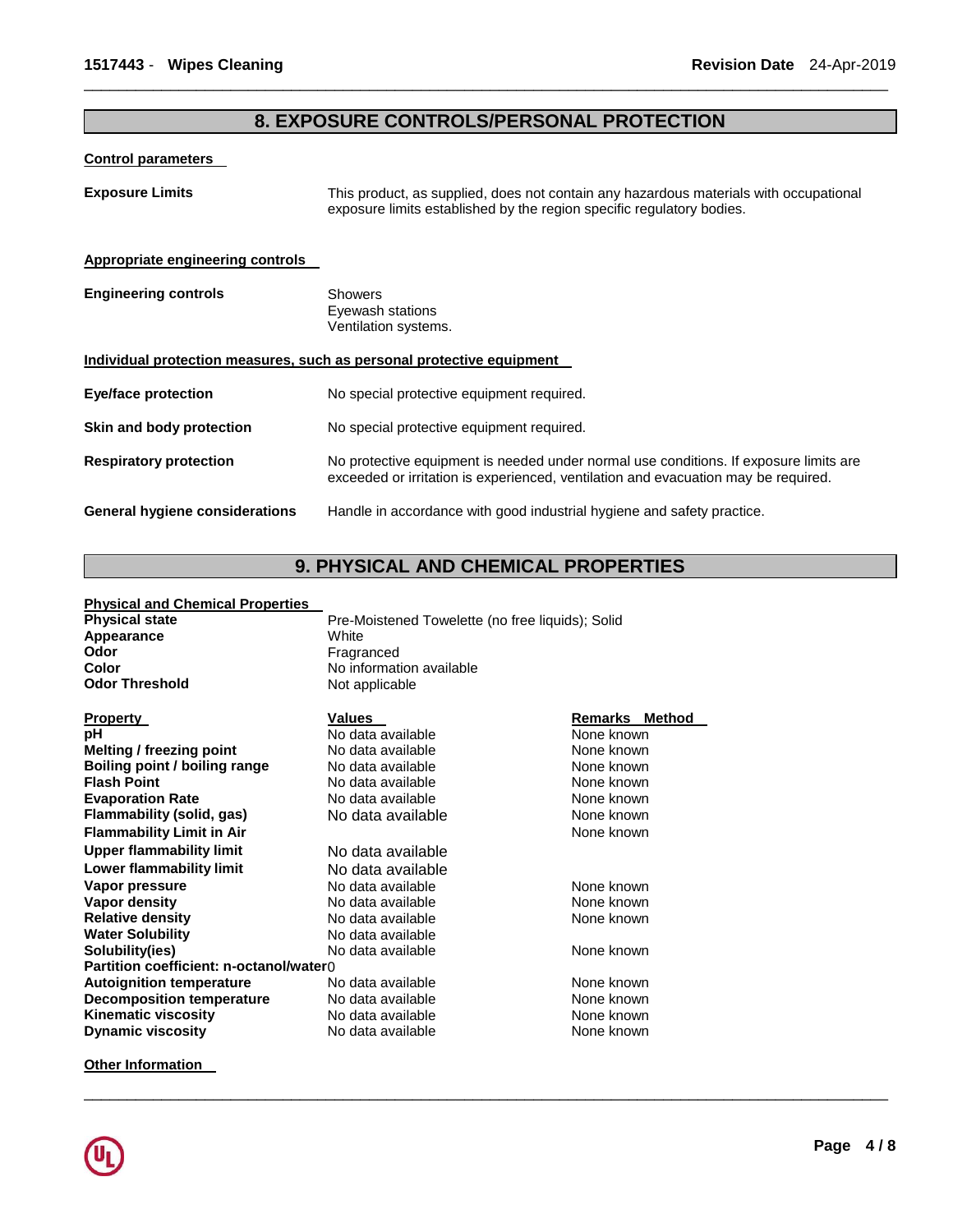| No information available |
|--------------------------|
| No information available |
| No information available |
| No information available |
| No information available |
| No information available |
| No information available |
| No information available |
| No information available |
|                          |

# **10. STABILITY AND REACTIVITY**

\_\_\_\_\_\_\_\_\_\_\_\_\_\_\_\_\_\_\_\_\_\_\_\_\_\_\_\_\_\_\_\_\_\_\_\_\_\_\_\_\_\_\_\_\_\_\_\_\_\_\_\_\_\_\_\_\_\_\_\_\_\_\_\_\_\_\_\_\_\_\_\_\_\_\_\_\_\_\_\_\_\_\_\_\_\_\_\_\_\_\_\_\_

| <b>Reactivity</b>                                                       | No information available.                 |
|-------------------------------------------------------------------------|-------------------------------------------|
| <b>Chemical stability</b>                                               | Stable under normal conditions.           |
| <b>Possibility of Hazardous Reactions</b> None under normal processing. |                                           |
| <b>Hazardous Polymerization</b>                                         | Hazardous polymerization does not occur.  |
| <b>Conditions to avoid</b>                                              | None known based on information supplied. |
| Incompatible materials                                                  | None known based on information supplied. |
|                                                                         |                                           |

**Hazardous Decomposition Products** Carbon oxides.

# **11. TOXICOLOGICAL INFORMATION**

\_\_\_\_\_\_\_\_\_\_\_\_\_\_\_\_\_\_\_\_\_\_\_\_\_\_\_\_\_\_\_\_\_\_\_\_\_\_\_\_\_\_\_\_\_\_\_\_\_\_\_\_\_\_\_\_\_\_\_\_\_\_\_\_\_\_\_\_\_\_\_\_\_\_\_\_\_\_\_\_\_\_\_\_\_\_\_\_\_\_\_\_\_

#### **Information on likely routes of exposure**

| <b>Product Information</b> |  |
|----------------------------|--|
|                            |  |

| <b>Inhalation</b>   | Specific test data for the substance or mixture is not available. |
|---------------------|-------------------------------------------------------------------|
| Eye contact         | Specific test data for the substance or mixture is not available. |
| <b>Skin contact</b> | Specific test data for the substance or mixture is not available. |
| Ingestion           | Specific test data for the substance or mixture is not available. |

**Information on toxicological effects** 

**Symptoms** No information available.

**Numerical measures of toxicity** 

**Acute Toxicity** 

#### Unknown acute toxicity **2.2 %** of the mixture consists of ingredient(s) of unknown toxicity

- 2.2 % of the mixture consists of ingredient(s) of unknown acute oral toxicity
- 2.2 % of the mixture consists of ingredient(s) of unknown acute dermal toxicity
- 2.2 % of the mixture consists of ingredient(s) of unknown acute inhalation toxicity (gas)
- 2.2 % of the mixture consists of ingredient(s) of unknown acute inhalation toxicity (vapor)

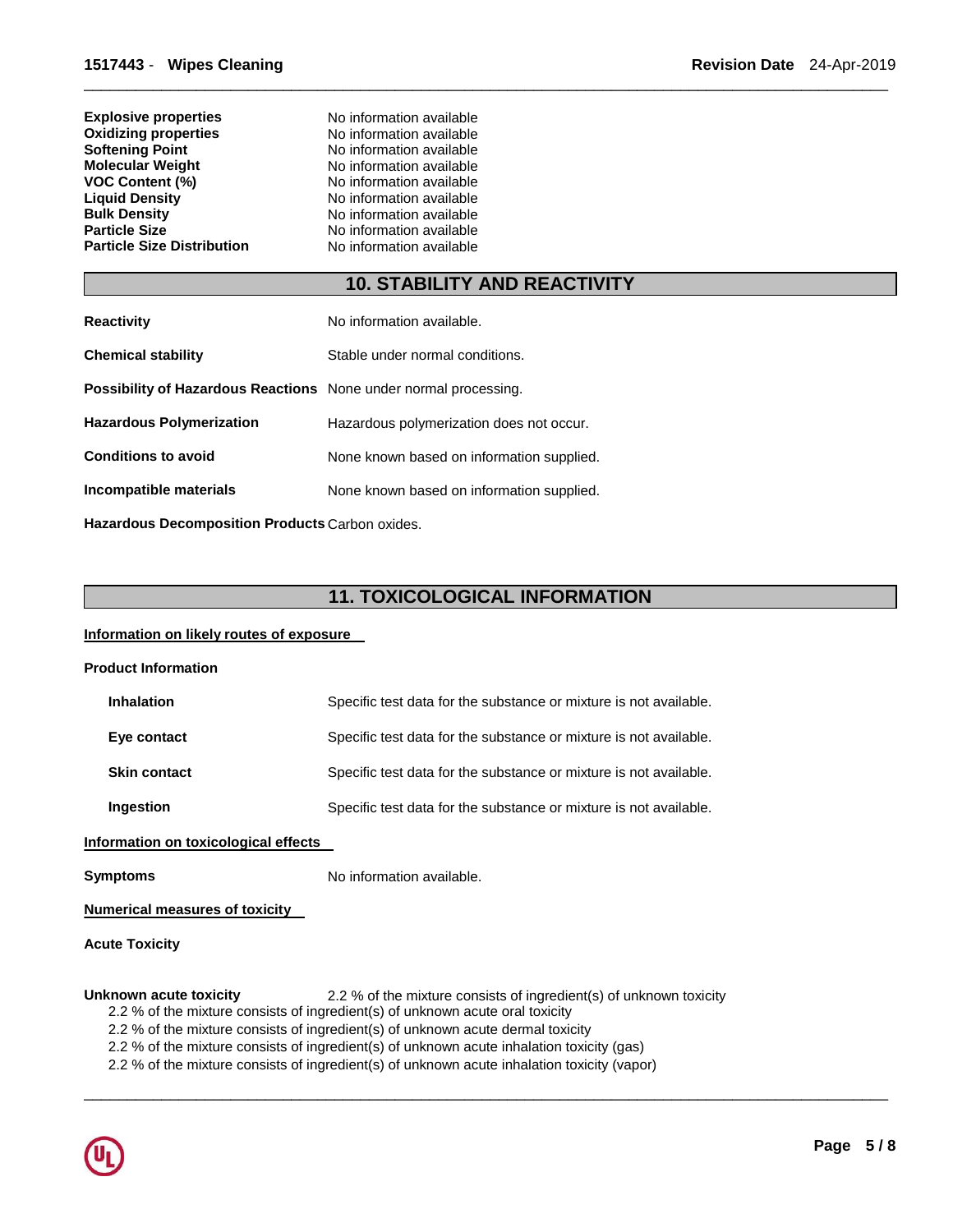2.2 % of the mixture consists of ingredient(s) of unknown acute inhalation toxicity (dust/mist)

#### **Component Information**

#### **Delayed and immediate effects as well as chronic effects from short and long-term exposure**

| <b>Skin corrosion/irritation</b>         | No information available. |
|------------------------------------------|---------------------------|
| Serious eye damage/eye irritation        | No information available. |
| <b>Respiratory or skin sensitization</b> | No information available. |
| Germ cell mutagenicity                   | No information available. |
| Carcinogenicity                          | No information available. |
|                                          |                           |
| <b>Reproductive toxicity</b>             | No information available. |
| <b>STOT - single exposure</b>            | No information available. |
| <b>STOT - repeated exposure</b>          | No information available. |
| <b>Aspiration hazard</b>                 | No information available. |

# **12. ECOLOGICAL INFORMATION**

\_\_\_\_\_\_\_\_\_\_\_\_\_\_\_\_\_\_\_\_\_\_\_\_\_\_\_\_\_\_\_\_\_\_\_\_\_\_\_\_\_\_\_\_\_\_\_\_\_\_\_\_\_\_\_\_\_\_\_\_\_\_\_\_\_\_\_\_\_\_\_\_\_\_\_\_\_\_\_\_\_\_\_\_\_\_\_\_\_\_\_\_\_

| <b>Ecotoxicity</b>                     | The environmental impact of this product has not been fully investigated.                                          |  |
|----------------------------------------|--------------------------------------------------------------------------------------------------------------------|--|
| <b>Persistence and Degradability</b>   | No information available.                                                                                          |  |
| <b>Bioaccumulation</b>                 | There is no data for this product.                                                                                 |  |
| <b>Mobility</b>                        | No information available.                                                                                          |  |
| Other adverse effects                  | No information available.                                                                                          |  |
| <b>13. DISPOSAL CONSIDERATIONS</b>     |                                                                                                                    |  |
| Waste treatment methods                |                                                                                                                    |  |
| Waste from residues/unused<br>products | Dispose of in accordance with local regulations. Dispose of waste in accordance with<br>environmental legislation. |  |
| <b>Contaminated packaging</b>          | Do not reuse empty containers.                                                                                     |  |

**California Waste Codes** 331

# **14. TRANSPORT INFORMATION**

\_\_\_\_\_\_\_\_\_\_\_\_\_\_\_\_\_\_\_\_\_\_\_\_\_\_\_\_\_\_\_\_\_\_\_\_\_\_\_\_\_\_\_\_\_\_\_\_\_\_\_\_\_\_\_\_\_\_\_\_\_\_\_\_\_\_\_\_\_\_\_\_\_\_\_\_\_\_\_\_\_\_\_\_\_\_\_\_\_\_\_\_\_

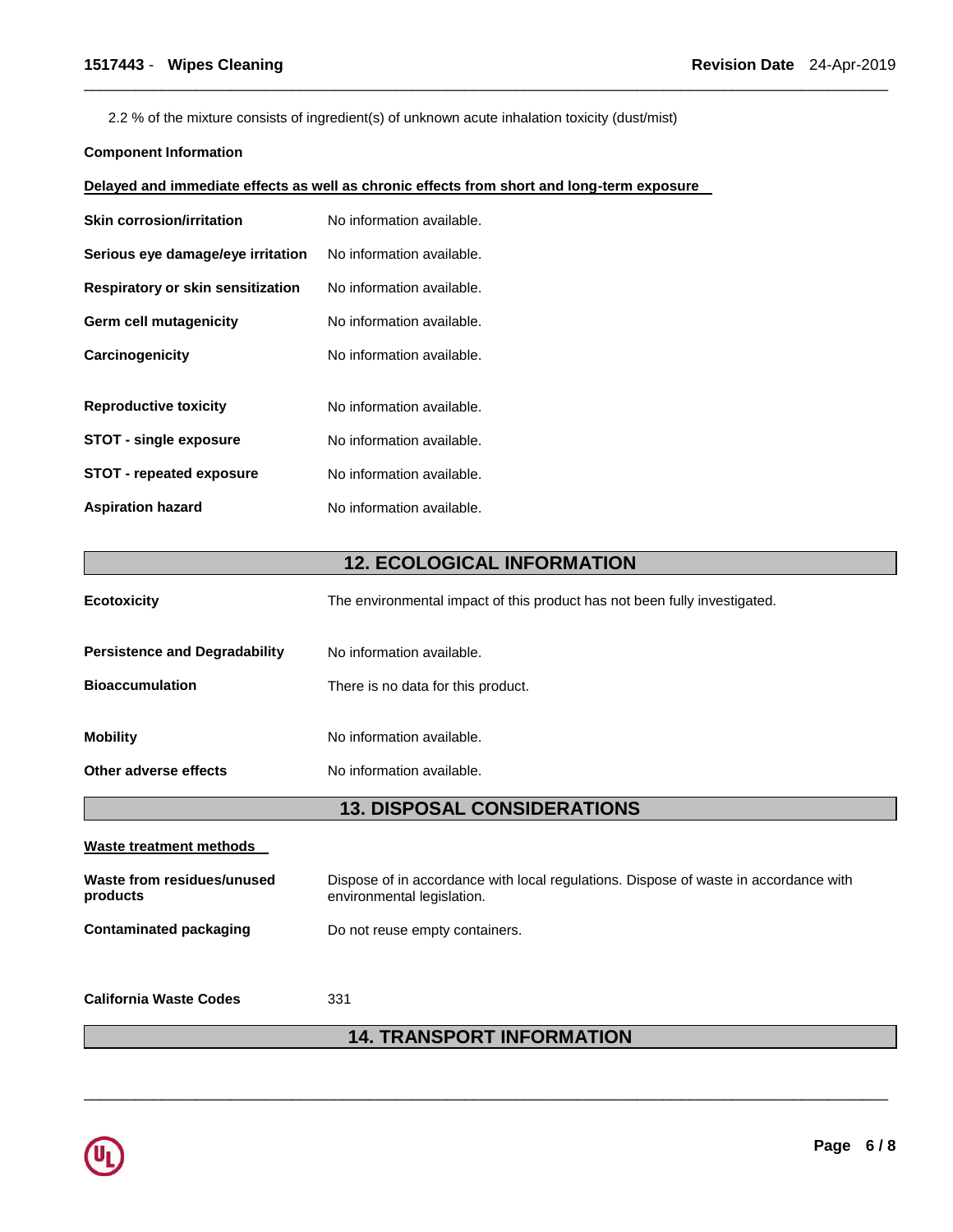| <b>DOT</b><br><b>Proper Shipping Name</b><br><b>Hazard Class</b> | NOT REGULATED<br>NON-REGULATED<br>N/A        |
|------------------------------------------------------------------|----------------------------------------------|
| TDG                                                              | Not regulated                                |
| <b>MEX</b>                                                       | Not regulated                                |
| ICAO                                                             | Not regulated                                |
| IATA<br><b>Proper Shipping Name</b><br><b>Hazard Class</b>       | Not regulated<br><b>NON REGULATED</b><br>N/A |
| <b>IMDG/IMO</b><br><b>Hazard Class</b>                           | Not regulated<br>N/A                         |
| <b>RID</b>                                                       | Not regulated                                |
| <b>ADR</b>                                                       | Not regulated                                |
| ADN                                                              | Not regulated                                |
|                                                                  |                                              |

### **15. REGULATORY INFORMATION**

\_\_\_\_\_\_\_\_\_\_\_\_\_\_\_\_\_\_\_\_\_\_\_\_\_\_\_\_\_\_\_\_\_\_\_\_\_\_\_\_\_\_\_\_\_\_\_\_\_\_\_\_\_\_\_\_\_\_\_\_\_\_\_\_\_\_\_\_\_\_\_\_\_\_\_\_\_\_\_\_\_\_\_\_\_\_\_\_\_\_\_\_\_

**Safety, health and environmental regulations/legislation specific for the substance or mixture** 

#### **International Regulations**

**Ozone-depleting substances (ODS)** Not applicable

**Persistent Organic Pollutants** Not applicable

**Export Notification requirements** Not applicable

#### **International Inventories**

| <b>TSCA</b>          | Contact supplier for inventory compliance status. |
|----------------------|---------------------------------------------------|
| <b>DSL/NDSL</b>      | Contact supplier for inventory compliance status. |
| <b>EINECS/ELINCS</b> | Contact supplier for inventory compliance status. |
| <b>ENCS</b>          | Contact supplier for inventory compliance status. |
| <b>KECL</b>          | Contact supplier for inventory compliance status. |
| <b>PICCS</b>         | Contact supplier for inventory compliance status. |
| <b>AICS</b>          | Contact supplier for inventory compliance status. |

**Legend** 

**TSCA** - United States Toxic Substances Control Act Section 8(b) Inventory

**DSL/NDSL** - Canadian Domestic Substances List/Non-Domestic Substances List

**EINECS/ELINCS** - European Inventory of Existing Chemical Substances/European List of Notified Chemical Substances **ENCS** - Japan Existing and New Chemical Substances

\_\_\_\_\_\_\_\_\_\_\_\_\_\_\_\_\_\_\_\_\_\_\_\_\_\_\_\_\_\_\_\_\_\_\_\_\_\_\_\_\_\_\_\_\_\_\_\_\_\_\_\_\_\_\_\_\_\_\_\_\_\_\_\_\_\_\_\_\_\_\_\_\_\_\_\_\_\_\_\_\_\_\_\_\_\_\_\_\_\_\_\_\_

**KECL** - Korean Existing and Evaluated Chemical Substances

**PICCS** - Philippines Inventory of Chemicals and Chemical Substances

**AICS** - Australian Inventory of Chemical Substances

#### **US Federal Regulations**

#### **SARA 313**